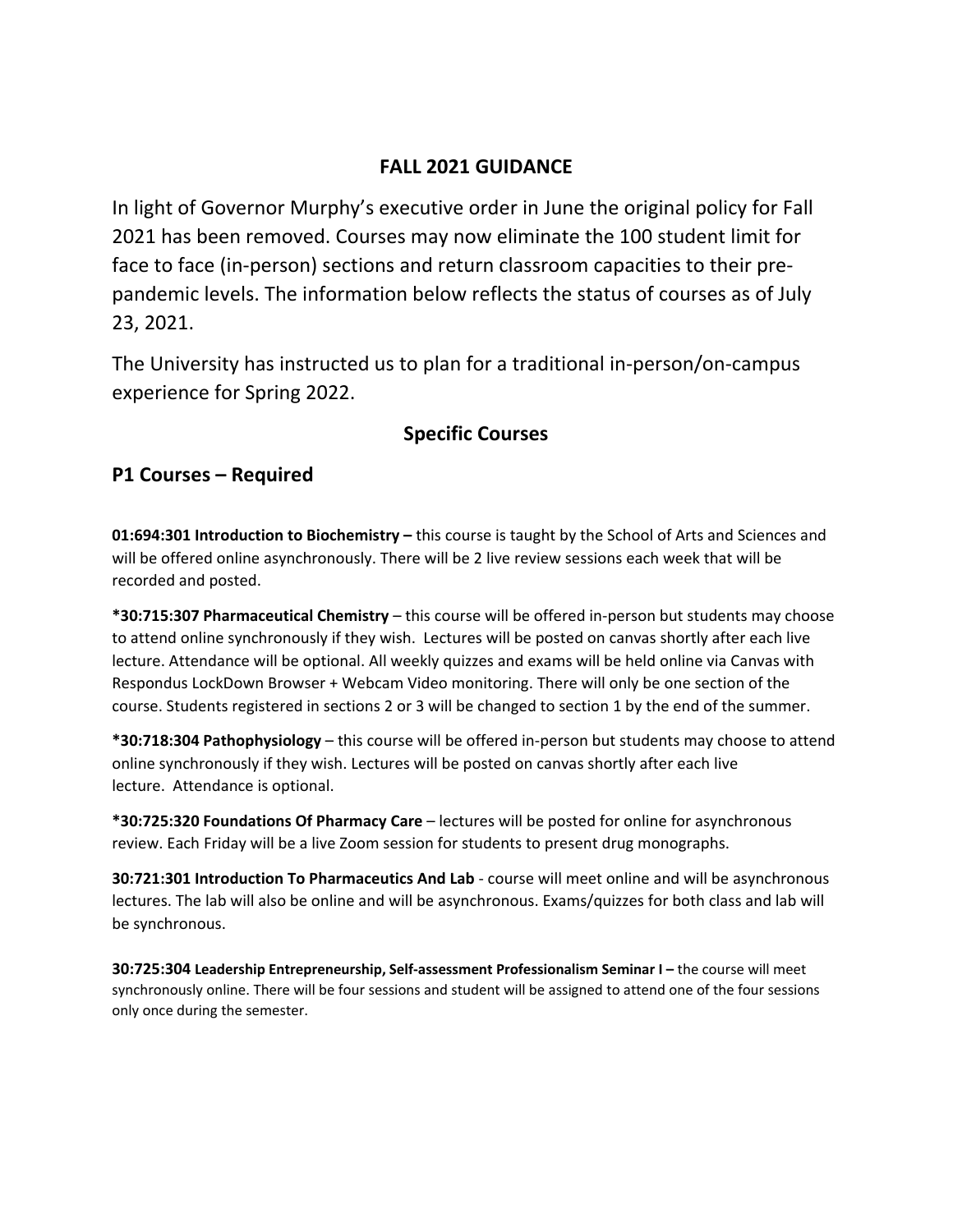## **P1 Courses – Electives**

**30:725:482 Leadership In Pharmacy** – the course will meet in person with appropriate social distancing and mask required.

**30:725:350 Motivating Change As A Health Ambassador For Diabetes Mellitus ‐** the course will meet online and will be a mix of synchronous and asynchronous lectures. In addition, in person hands on activities will take place on specified dates following appropriate precautions.

**30:720:301 Introduction To Research ‐** the course will meet in person with appropriate social distancing and mask required.

**\*30:725:428 Hospital Pharmacy Practice Management ‐** course will meet online and will be a mix of synchronous and asynchronous lectures. In addition, in person hands-on activities may take place on specified dates following appropriate precautions. Students not local will participate via zoom for the in person hands‐on activities.

\* Plan modified in light of change in status.